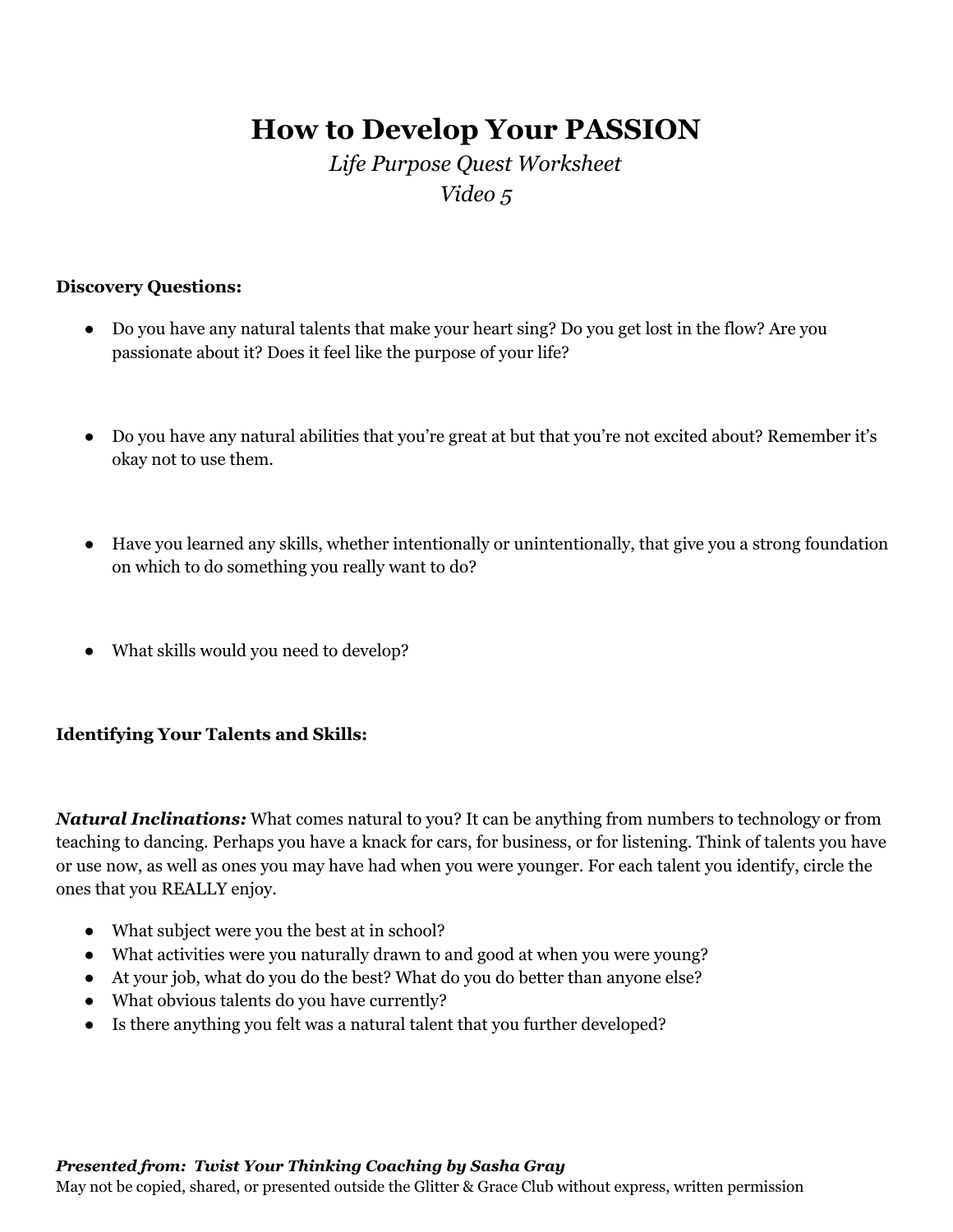## *Flow:*

- What do you get lost in?
- What could you do all day and lose track of time?

## *Unique:*

- What are you good at that is unique or unusual?
- What comes easy for you that may be hard for others?

*Senses:* Another aspect of your ability is whether you are naturally tuned into certain sensory input.

- Have you ever been told or thought that you "had an eye" for something? Perhaps an eye for color, or design, or for detail? This may make you a good artist or engineer or architect.
- Do you "have an ear", making you naturally good at understanding sound and/or creating music?
- Are you physically inclined and good at fitness or sports?
- Do you have heightened abilities beyond the physical senses, such as emotional intelligence or a strong intuition, making you naturally good at working with people?

## *Developed Skills:*

- Is there anything you're good at that you put a lot of time into developing? This can be something you deliberately practiced for a purpose OR a skill you learned as a result of your family life or career.
- Have any of these skills helped you along your journey to purpose so far?

## *Getting Feedback:*

**THIS is huge! If you do none of the other items on this worksheet, do this one!**

*Often your talents and skills are not obvious to you, while they may be abundantly clear to the people around you. I you're having dif iculty determining your traits, do a survey of family members, friends, or coworkers who are supportive. Ask them to tell you at least three things that they consider to be your talents or skills, whether big or small. Let them know that even if it is something that they think you already know, you would appreciate them confirming it for you.*